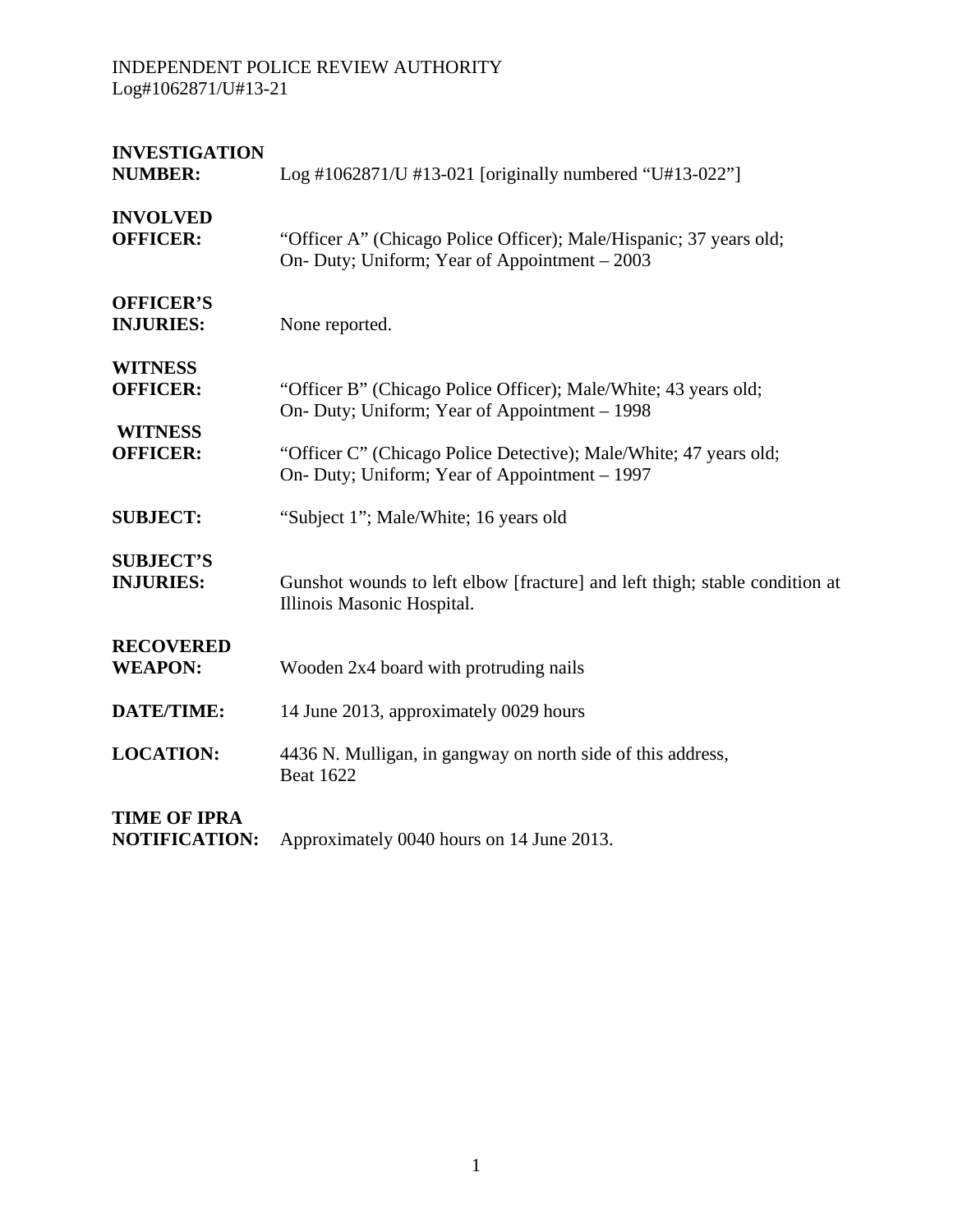### **SUMMARY OF INCIDENT:**

This investigation, in conjunction with the information gained through the investigation conducted by the Chicago Police Department, revealed the following:

Officers A and B, working Beat 1622R, in uniform and in a marked Chicago Police Tahoe, were northbound on Narragansett Avenue, when they observed three males standing in the east-west alley just north of Montrose Avenue. Officer A stopped the squad car in the east-west alley, and he and Officer B exited their vehicle. The officers initiated contact with the three males in the alley. Officer A obtained identification from Subject 1, while Officer B obtained identification from Witness 1 and Witness 2. Officer A returned to the Tahoe to run Subject 1's information and Subject 1 fled east, on foot through the alley. Officer B pursued Subject 1 on foot, while Officer A followed in the police car. Officer A, still driving the marked Tahoe, passed Officer B as he continued chasing on foot. Officer A observed Subject 1 turn west and run along the north side of 4447 North Mobile Avenue. Officer A continued in the marked Tahoe until he reached West Sunnyside Avenue.

Officer A turned south on Mobile Avenue, stopped his vehicle, and then pursued Subject 1 on foot. Officer A observed Subject 1 run along the south side of 4446 North Mobile Avenue. Subject 1 jumped over a gate into the north-south alley west of Mobile Avenue and ran south. Officer A gave verbal commands to stop; however, Subject 1 continued to flee. Subject 1 then attempted to scale a gate, but a 3-4 foot, 2x4, with nails sticking out from it, broke loose from the top of the wooden gate. Subject 1 held the 2x4 up in his hands as Officer A approached him. Officer A ordered Subject 1 to drop the 2x4. Subject 1 stepped toward Officer A with the 2x4 raised up in his hands. Officer A drew his weapon, which had been holstered, and fired three rounds striking Subject 1 in the left thigh and left elbow, causing Subject 1 to fall. Officer A was not struck by the board. Officer B arrived on the scene approximately 15 seconds later. Officer B did not witness the shooting. Subject 1 was taken into custody and transported to Illinois Masonic Hospital in stable condition.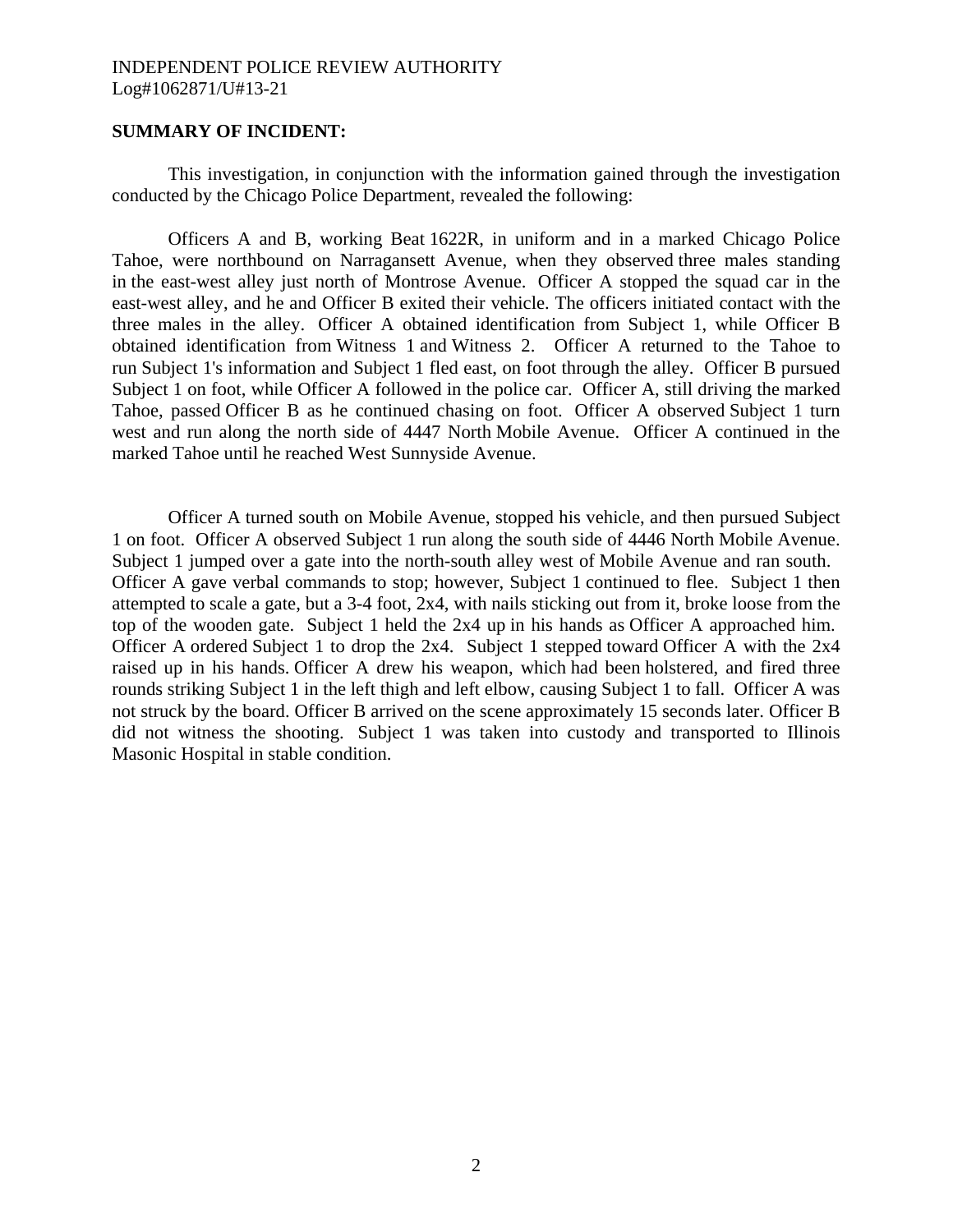#### **INVESTIGATION:**

The **Department Reports** (RD #HW317699, Event #1316500357, CB #018680721) related Subject 1 was arrested for Aggravated Assault to a police officer with a weapon on 14 June 2013, at the location of 4436 N. Mulligan Avenue. The incident narrative of the report, in essence, related the same information that was obtained during the walk through of the scene.

A **Tactical Response Report** completed by Officer A documented Subject 1 "did not follow verbal direction," "fled," was an "imminent threat of battery," and used "force likely to cause death or great bodily harm" with a "weapon." Officer A responded with "member presence," "verbal commands," and the use of his "firearm." The report documented that Officer A was within 0-5 feet of Subject 1 when he discharged his firearm. The narrative documented "Officer A fired his weapon in fear for his life after Subject 1 advanced towards him with a 2x4 with the intentions of striking him."

The **Officer's Battery Report** for Officer A documented he did not receive any injuries during the incident.

The Chicago Fire Department **Ambulance Report** documented Subject 1 was found lying in the backyard of a house located at 4510 N. Melvina Avenue, with two gunshot wounds. A through and through gunshot wound was located on his left elbow and a second gunshot wound was located near his left femoral area. Subject 1 was transported by Ambulance 20 to Illinois Masonic Medical Center.

Multiple attempts to obtain a statement from **Subject 1** were unsuccessful. On 17 June 2013, IPRA Investigator A attempted to interview Subject 1 when he was present at Illinois Masonic Medical Center. Upon arrival, IPRA Investigator A learned Subject 1 was a minor and could not be interviewed without a parent or legal guardian. Several telephone calls to Subject 1's parents went unanswered and voicemails were not returned. On 18 June 2013, the R/I mailed a certified letter to the family of Subject 1 detailing the investigation into the police involved shooting. On 12 March 2015, the R/I mailed a certified letter to Subject 1's attorney, Attorney A, seeking the cooperation of Subject 1. On 20 April 2015, Attorney A contacted the IPRA and related Subject 1 would not provide a statement relative to this investigation.

**Medical Records** for Subject 1 from Illinois Masonic Medical Center (Record #IMC-009076005) documented Subject 1 was admitted to the emergency room on 14 June 2013 at 0154 hours for gunshot wounds to the left thigh and left elbow. Subject 1 was treated at the hospital by Doctor A. Upon admission into the hospital, the records documented Subject 1 was intoxicated. A CAT scan was conducted on Subject 1 and found bullet fragments in his left elbow and left thigh. Surgery was performed to remove the fragments from Subject 1. Subject 1 was discharged from the hospital to the care of his parents on 18 June 2013.

A **Canvass** was conducted on 14 June 2013 near the location of 4442 N. Mulligan Avenue. IPRA Investigator B reported that no individuals were located who witnessed the incident in question.

A **Crime Scene Processing Report #226880** documented items inventoried and photographs obtained by the Evidence Technicians at the scene. The report also documented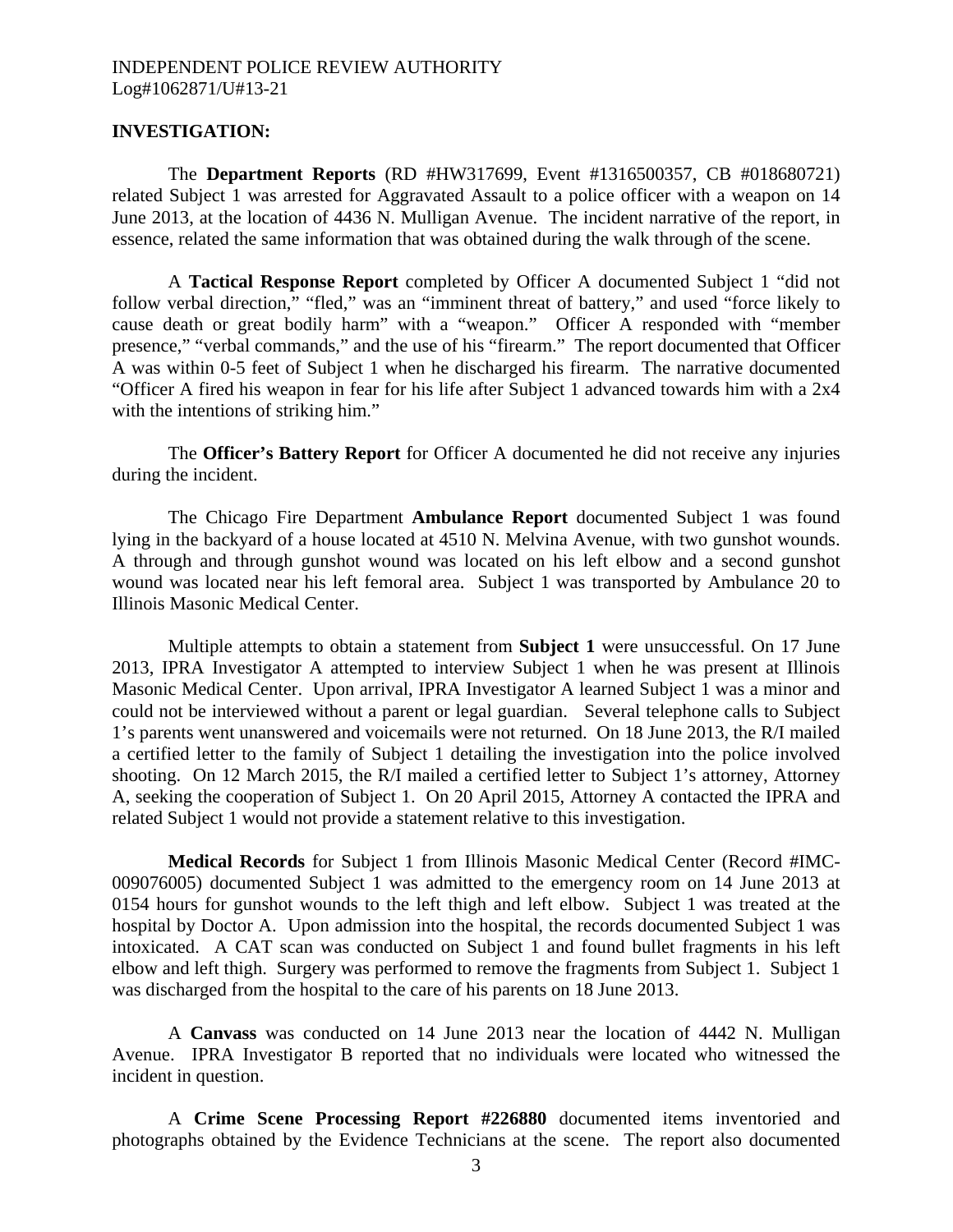Officer A's weapon was recovered in the presence of CPD Deputy Chief A, CPD Lieutenant 1, and CPD Sergeant 1 at the Area North Detective Division. The report was submitted by Officer D.

The **Evidence Technician Photographs** documented the crime scene, evidence including photographs of a 2x4 and Subject 1's injuries.

**Illinois State Police Forensic Science Laboratory Reports** documented under Lab Case #C13-024066, Officer A's firearm was tested and was in proper working condition. The unfired cartridges were analyzed for caliber and type only. The three fired cartridge casings recovered from the rear yards of 4436 and 4442 N. Mulligan Avenue were fired from a Smith and Wesson; model MP 45, .45 caliber semiautomatic pistol. This firearm tested in this investigation was registered to Officer A.

A search for **Police Observation Devices (PODS)** in the vicinity of the alleged incident was met with negative results.

A search for **In Car Camera Video,** from Beat 1622R, was met with negative results.

The related **Event Queries** documented at 0029 hours, on 14 June 2013, a police officer reported shots fired by the police at 4436 N. Mulligan Avenue. At 0031 hours, an ambulance was requested to the scene.

The **Detectives Supplementary Report** documented on 14 June 2013, at approximately 0035 hours the Reporting Detectives (R/D) were assigned to investigate a police involved shooting that occurred at 4436 N. Mulligan Avenue. The R/D's related, in essence, the same information that was learned during the walk through of the scene.

CPD Detective 1, interviewed Subject 1 on 14 June 2013, at 0150 hours, in the emergency room of Illinois Masonic Medical Center. Subject 1 related earlier on the night of 13 June 2013, he drank eight Miller Lite beers and smoked twenty dollars worth of cannabis. Later in the evening, Subject 1 was approached by two police officers. Subject 1 became paranoid because he smoked cannabis, so he ran from the officers. Subject 1 related he attempted to jump a fence, but the top board of the fence came loose. Subject 1 grabbed the board and held the board with both hands in a fashion as if he was holding a Lacrosse stick. Subject 1 related he spun around, faced the officer and the officer shot him and he dropped the board.

The Reporting Detectives also interviewed witness, Witness 1. Witness 1 stated on 13 June 2013, he went to Subject 1's residence, located at XXXX N. Melvina Avenue, to watch the NBA finals. Witness 1, Subject 1 and Witness 2 consumed Miller Lite beers in the garage. After the basketball game finished, all three of them walked to the convenience store located at Nagle and Montrose to buy some food. Witness 1 related to the R/D's that they were walking back from the store through an alley when they were stopped by two police officers in a marked squad car. The officers exited their squad car and asked everyone for their identification. Witness 1 related he and Witness 2 each handed over their driver's license to the officers. Witness 1 related to the R/D's that Subject 1 told the officers that he did not have any identification. Witness 1 related Subject 1 then fled and the officers pursued him. Witness 1 and Witness 2 stayed in the alley until another squad car arrived and informed the officers that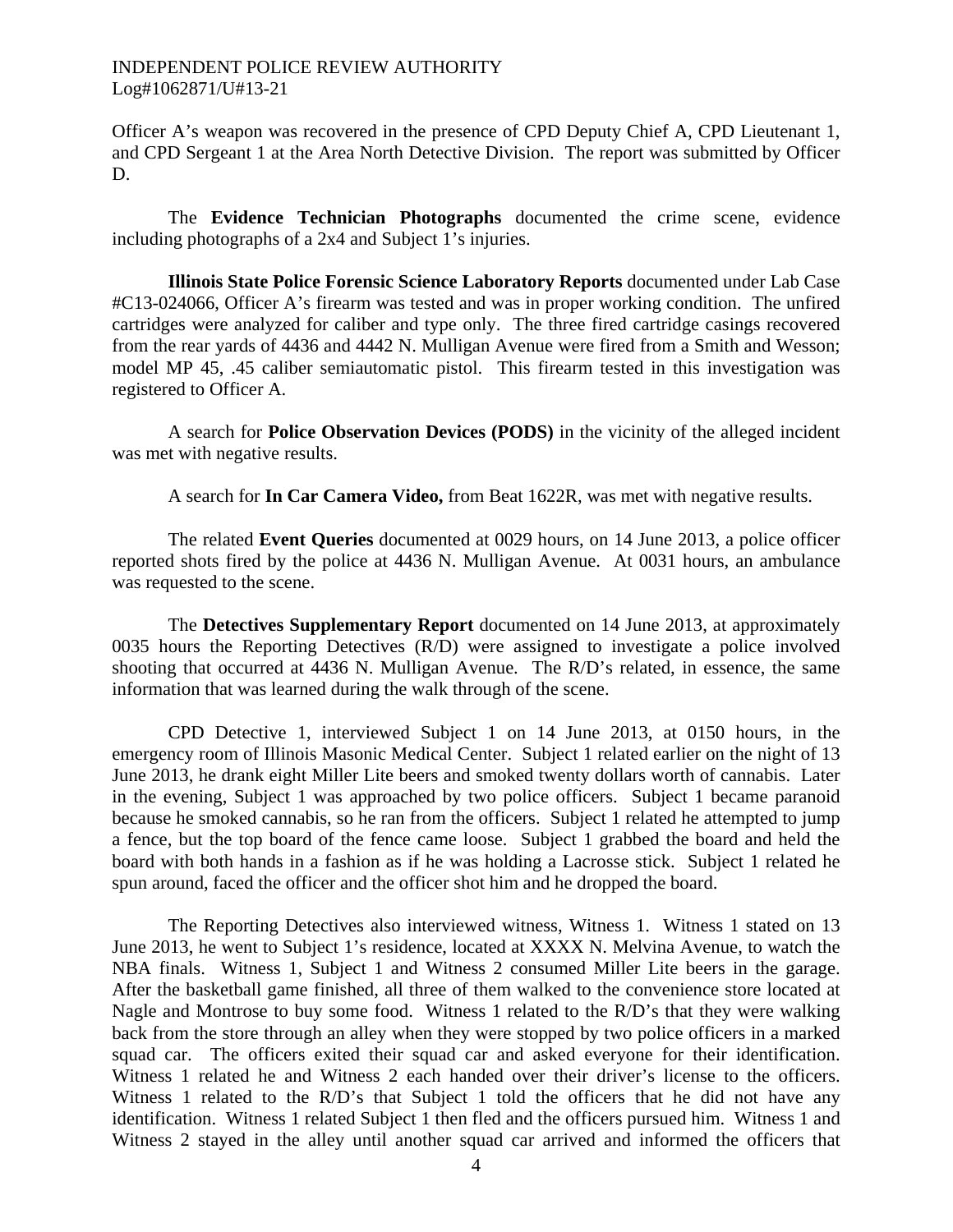Subject 1 ran from the other officers. Witness 1 did not observe the police involved shooting.

 In an audio recorded statement to IPRA, on 14 June 2013, **Witness 2** related earlier in the day he attended lacrosse practice with his friend, Subject 1. After practice, he and Subject 1 hung out for several hours and then met up with a mutual friend, Witness 1. Witness 2, Subject 1 and Witness 1 walked to the BP Gas Station at Narragansett and Nagle to buy some food. Witness 2 related they left the BP Gas Station and walked back through an alley, headed towards Subject 1's house, when they were stopped by the police. The officers, now known to be Officers A and B exited their squad car and asked for everyone's identification. Witness 2 and Witness 1 produced their identification cards, but Subject 1 told the officers that he didn't have his. Witness 2 related Subject 1 seemed nervous and one of the officer's began questioning him about why he didn't have his identification card with him. Witness 2 related the officer then turned around and when he did, Subject 1 ran down the alley. Witness 2 did not observe the police involved shooting.

In an audio recorded statement to IPRA, on 14 June 2013, **Witness Officer C,** related he was off-duty and was sleeping in his bedroom at his residence located at XXXX N. Mulligan Avenue. Officer C related he woke up to someone yelling, "Drop it! Drop the board," which was coming from the south side of his house. A few seconds later, Officer C heard what he thought were three gunshots coming from the south side of his house. Officer C went downstairs and exited his residence through his back door and stepped on to his deck. Officer C observed the subject, now known to be Subject 1 lying on the ground saying he was shot. Officer C also observed a police officer, now known to be Officer A, standing over Subject 1. Officer C related Subject 1 asked for an ambulance and Officer A related that he already called for an ambulance. Officer C did not observe the police involved shooting.

 In an audio recorded statement to IPRA, on 14 June 2013 at 0641 hours, **Witness Officer B,** related he was in uniform, assigned to Beat 1622R, and partnered with Officer A. While on patrol, Officer B observed three subjects in an alley just north of Montrose Avenue, between Mulligan Avenue and Mobile Avenue. Officer B related they stopped the subjects and began to conduct a field interview by requesting to see their identification. Officer B related one of the individuals, now known to be Subject 1 did not have any identification on him. Officer B related he was about to write Subject 1's name down on a piece of paper when Subject 1 fled on foot. Officer B pursued Subject 1 on foot until he lost sight of him when Subject 1 entered one of the yards between 4430 and 4440 N. Mobile Avenue. Officer B continued to search for Subject 1 and made his way to the vicinity of 4436 N. Mulligan Avenue. Officer B related he was on the east side of the street, coming from a yard, when he heard Officer A yell, "Drop it, Police!" Officer B then heard three gun shots in rapid succession. Officer B proceeded to the vicinity of the gangway near 4436 N. Mulligan Avenue, where he heard Officer A giving verbal direction to someone. Officer B observed Subject 1 lying on the ground with a gunshot wound to his left thigh. Officer B related when he walked into the gangway there was a piece of wood lying near a wooden fence gate. The piece of wood was between three to four feet long and had numerous rusty nails along the length of it. Officer B did not observe Officer A discharge his weapon and he did not observe what led up to the shooting of Subject 1.

In an audio recorded statement to IPRA, on 15 June 2013, **Involved Officer A,** related he was in uniform, assigned to Beat 1622R, and partnered with Officer B. Officer A stated they were traveling northbound on Narragansett Avenue when they observed three white males,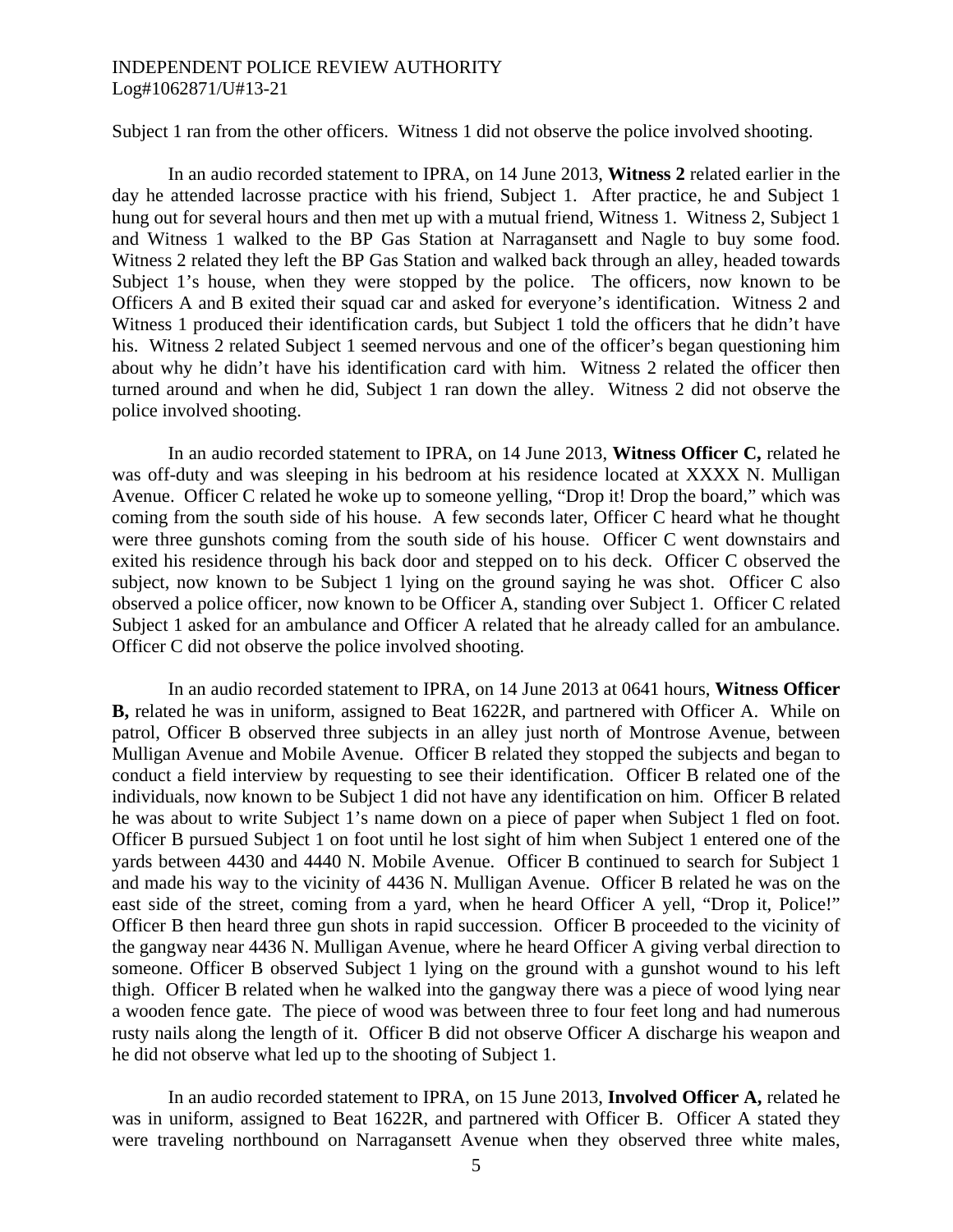assumed to be juveniles, walking down the east alley of Narragansett Avenue. Officer A drove their squad car to where the three males were located. Officer A stopped the three males, exited his squad car, and he and Officer B approached the three males on foot for a field interview. Officer A related he obtained identification from one of the individuals and walked back to his squad car to run the identification through the computer. As Officer A sat down in the squad car, he observed one of the males, now known to be Subject 1, flee on foot from Officer B, who began pursuing him on foot. Officer A related he followed behind Officer B in his squad car. Officer A eventually passed Officer B and continued to follow Subject 1 northbound in the alley, near Sunnyside Avenue. Officer A related Subject 1 made a left turn and jumped a fence. Officer A proceeded down Sunnyside Avenue and made a left turn onto Mobile Avenue, where he observed Subject 1 run in front of his squad car.

 Officer A related he exited his squad car and engaged in a foot pursuit through several yards eventually ending up on Mulligan Avenue. Officer A stated during this time, he repeatedly yelled, "Stop! Police, stop!" Officer A related while on Mulligan Avenue, Subject 1 ran through a gangway and approached a six and a half foot wooden fence. Officer A indicated Subject 1 grabbed the top of the fence to pull himself over and when he did that, a piece of the fence, a 2x4, broke and Subject 1 fell to the ground with the piece of wood. Officer A stated Subject 1 stood up and held the piece of wood, which had several nails sticking out of it, as if it was a baseball bat. Officer A ordered Subject 1 to drop the piece of wood, which he failed to do. Officer A related he was three to four feet away from Subject 1 when Subject 1 stepped towards him and attempted to strike him with the piece of wood. Officer A related he was in fear for his life, and in fear of receiving great bodily harm, so he un-holstered his firearm with his left hand and fired two shots at Subject 1. Officer A related Subject 1 dropped the piece of wood on the side of the fence where he was standing and then Subject 1 fell to the opposite side next to a chain link fence. Officer A made an OEMC Notification that shots were fired and he requested an ambulance be sent to his location.

 Officer A approached Subject 1 and observed gunshot wounds to his left thigh and to his left elbow. Officer A began questioning Subject 1 about his actions. Officer A related Subject 1 told him that he just meant to scare him with the 2x4 and that he ran because he had just smoked some marijuana. Officer A learned after the Crime Lab arrived on scene, that he fired three shots total, instead of two that he previously had reported.